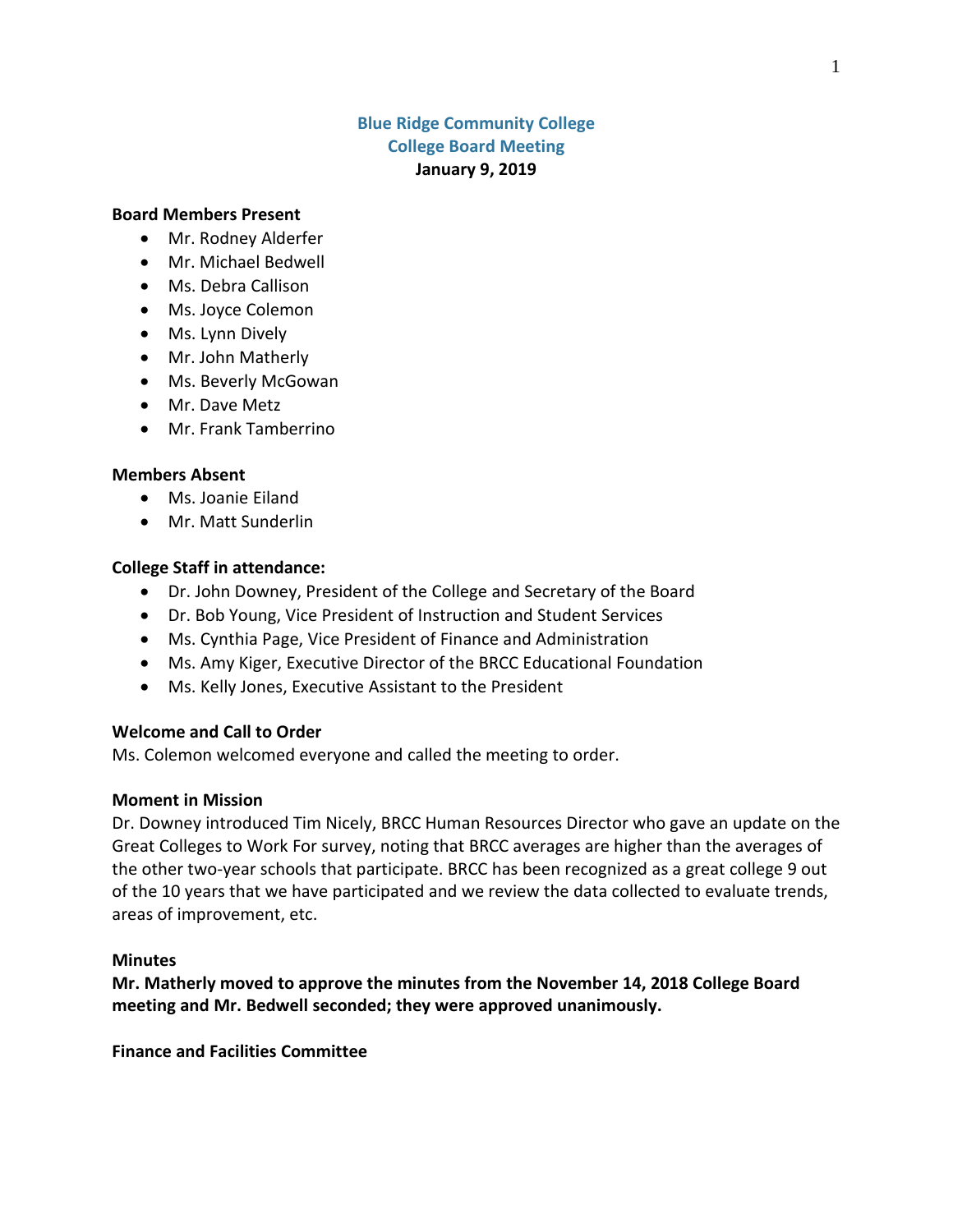## **Local Funds Financial Report**

Ms. Page presented the local funds financial results for the five months ended November 30, 2018.

**These were recommended from committee for approval and to be filed for audit: this was approved unanimously.**

### **Information Items**

Ms. Page reviewed information on enrollment by localities which has remained very consistent as well as info on the number of shuttle riders and participants in the rec center.

## **Curriculum and Student Affairs Committee**

Dr. Young reported for the committee.

Approval of the new CSC in Civic Engagement. **This was recommended from committee for approval: this was approved unanimously.**

Approval of the new CSC in Accounting**. This was recommended from committee for approval: this was approved unanimously.**

Approval of the new CSC in Early Childhood Development II**. This was recommended from committee for approval: this was approved unanimously.**

## Consent Agenda

- 1. Program Changes
	- 1. Add AST 101 Keyboarding to the AAS in Business Management, Administrative Assistant Specialization. **This was recommended from committee for approval; this was approved unanimously.**

2.

- 1. Change the catalog description of the Commercial Pilot CSC **This was recommended from committee for approval; this was approved unanimously.**
- 2. Change the title of BUS 227 from Quantitative Methods to Business Analytics. **This was recommended from committee for approval; this was approved unanimously**.
- 3. Change the title of the CSC in Early Childhood Development to Early Childhood Development I. **This was recommended from committee for approval; this was approved unanimously.**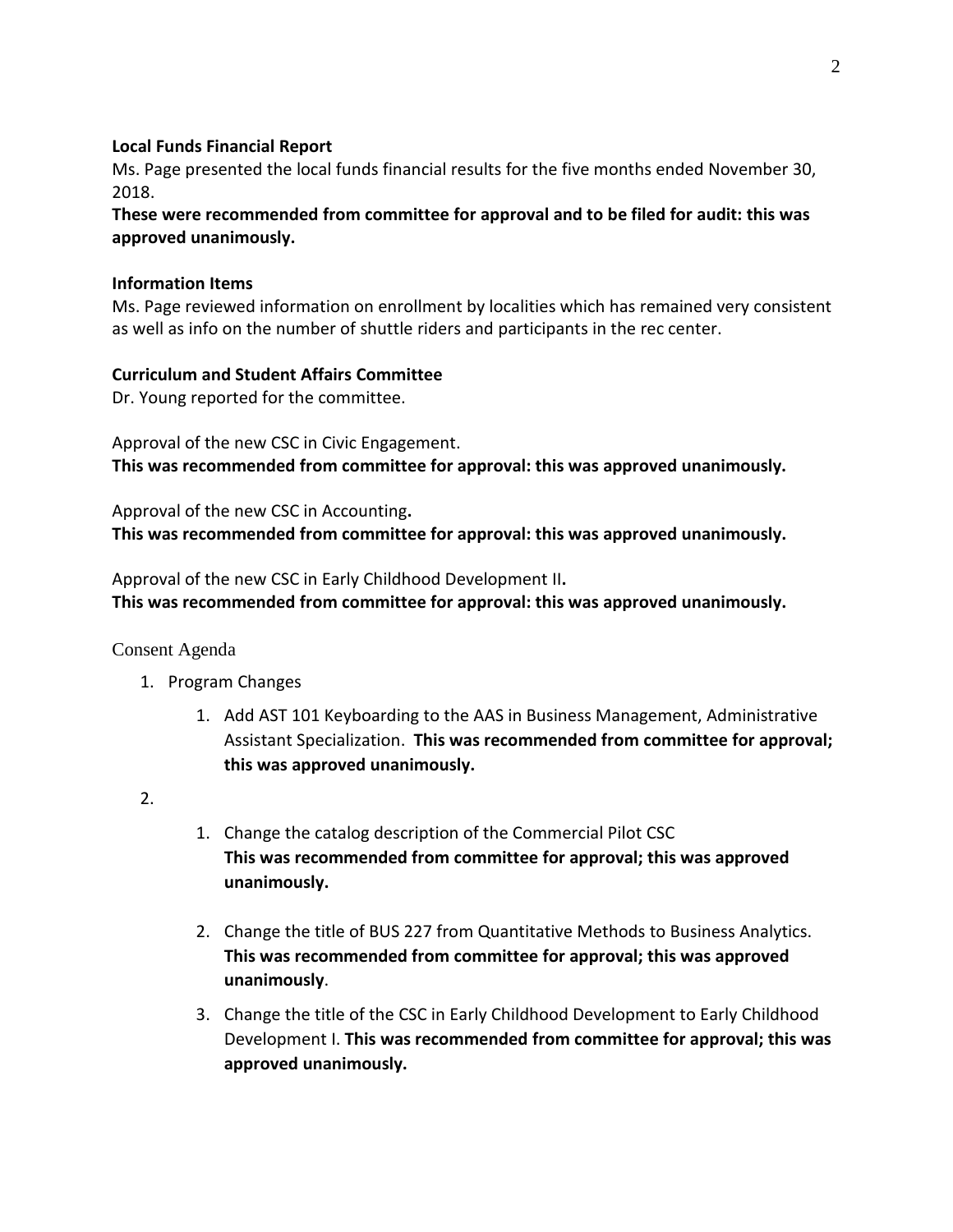- 4. Change the course name and course description of BIO 145, currently Human Anatomy and Physiology for the Health Sciences. **This was recommended from committee for approval; this was approved unanimously.**
- **5.** Change the course description for BIO 141 Anatomy and Physiology I because it is currently the same as BIO 142. **This was recommended from committee for approval; approved unanimously.**
- **6.** Change the course description for BIO 142 Anatomy and Physiology II because it is currently the same as BIO 141. **This was recommended from committee for approval; approved unanimously.**
- 7. Change the title and course description for:
	- i. ENG 241 Survey of American Literature I
	- ii. ENG 242 Survey of American Literature II
	- iii. ENG 243 Survey of English Literature I
	- **iv.** ENG 244 Survey of English Literature II

**These were recommended from committee for approval; approved unanimously.**

- 3. Discontinue the CSC in Geographic Information Systems (GIS). **This were recommended from committee for approval; approved unanimously.**
- 4. Discontinue Tech Studies Specialization and certificates**. This were recommended from committee for approval; approved unanimously.**

Information Items

- **1.** Status of curriculum
	- a. Emergency Medical Services: AAS degree has been approved by **SCHEV**
	- b. Automotive Analysis and Repair**:** AAS degree has been approved by SCHEV
- 2. Get Skilled, Get a Job, Give Back (G3) Initiative Planning Grant
- 3. Software Updates
	- i. Courseleaf Update-work on the curriculum module (CIM) will begin in the spring semester, first data file has been sent to Courseleaf to begin a preliminary workflow structure.
	- ii. EA Navigate Update-BRCC is on track to complete all curriculum changes by the February 2019 College Curriculum Committee meeting and the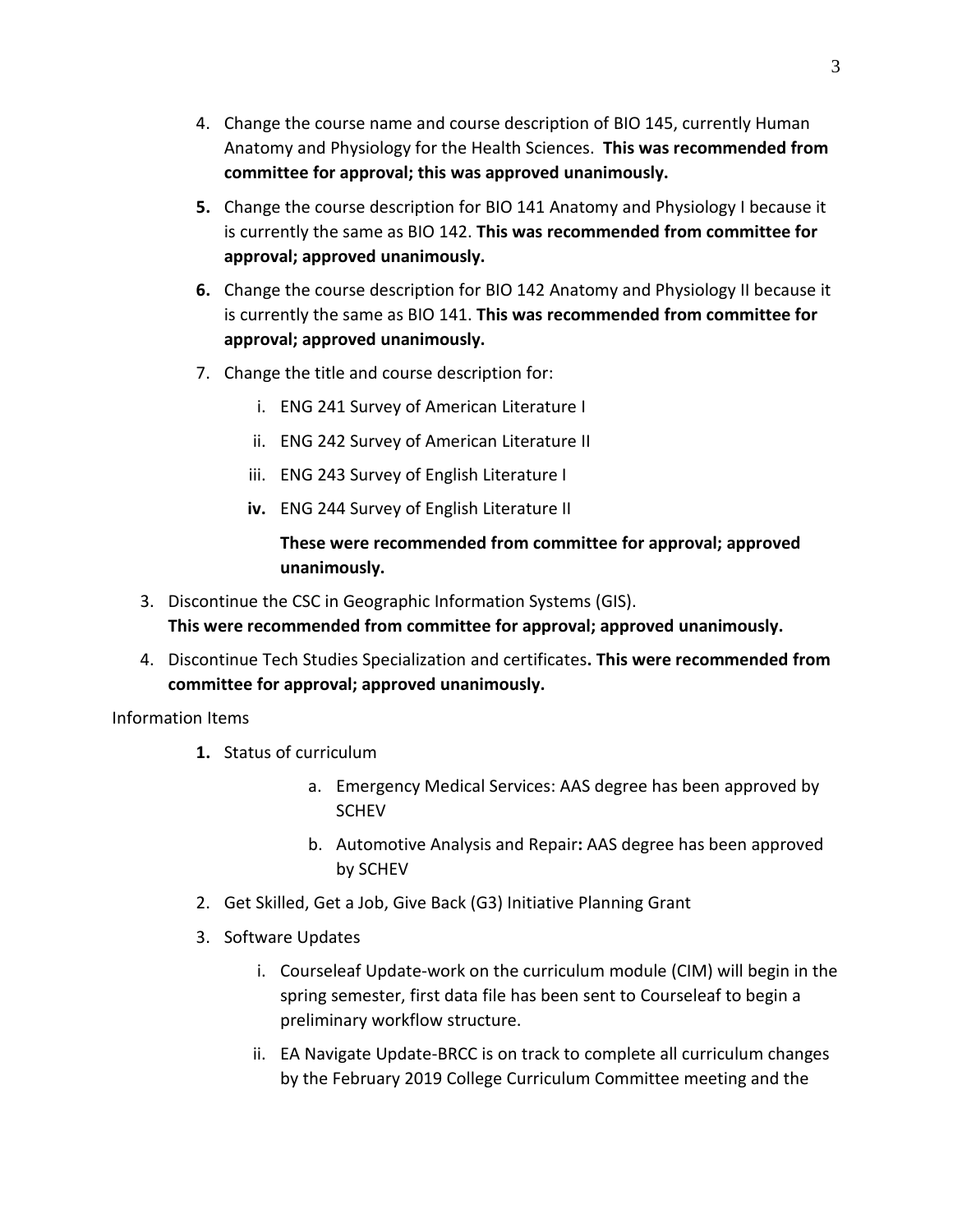March 2019 College Board meeting so that we are ready to implement Navigate in April 2019.

- iii. CANVAS-Pilot implementation in approximately 20 sections of courses is occurring in the spring 2019 semester. Full implementation in the summer and fall of 2019.
- 4. Possible new curriculum for this year
	- i. AAS in Physical Therapy Assistant
	- ii. AAS in Surgical Technology
- 5. ACEN (the nursing program accreditor) will be on-site for a Focused Visit on February 5. The visit is in response to BRCC's adoption and implementation of the new VCCS AND Statewide Curriculum (concept-based).

## **Personnel Report**

Ms. Page reviewed the personnel report on page 42.

### **Enrollment**

Dr. Young distributed and reviewed the enrollment-enrollment looks to be down about 7% for spring, many colleges in the VCCS are down 15-20%.

### **Educational Foundation**

Ms. Kiger reviewed the reports for the BRCC Educational Foundation, noting that there is 100% participation from the boards which is very important when Dr. Downey talks with donors in the community. Ms. Kiger noted how important the annual fund and unrestricted funds are to support the needs of the college. The Foundation received two estate gifts in late December which are both for scholarship endowments and will provide more than \$24,000 in additional scholarship funds each year.

Spring Fling is Friday, April 12 with a school spirit theme.

The Foundation has a Thank a Thon scheduled for January 15.

The Foundation will be participating in the Harrisonburg Rockingham Community Foundation Big Give this year which is April 17.

### **Old Business**

Graduation is Saturday, May 4 with a rain date of Monday, May 6.

### **New Business**

There was no new business.

### **Dr. Downey's Report**